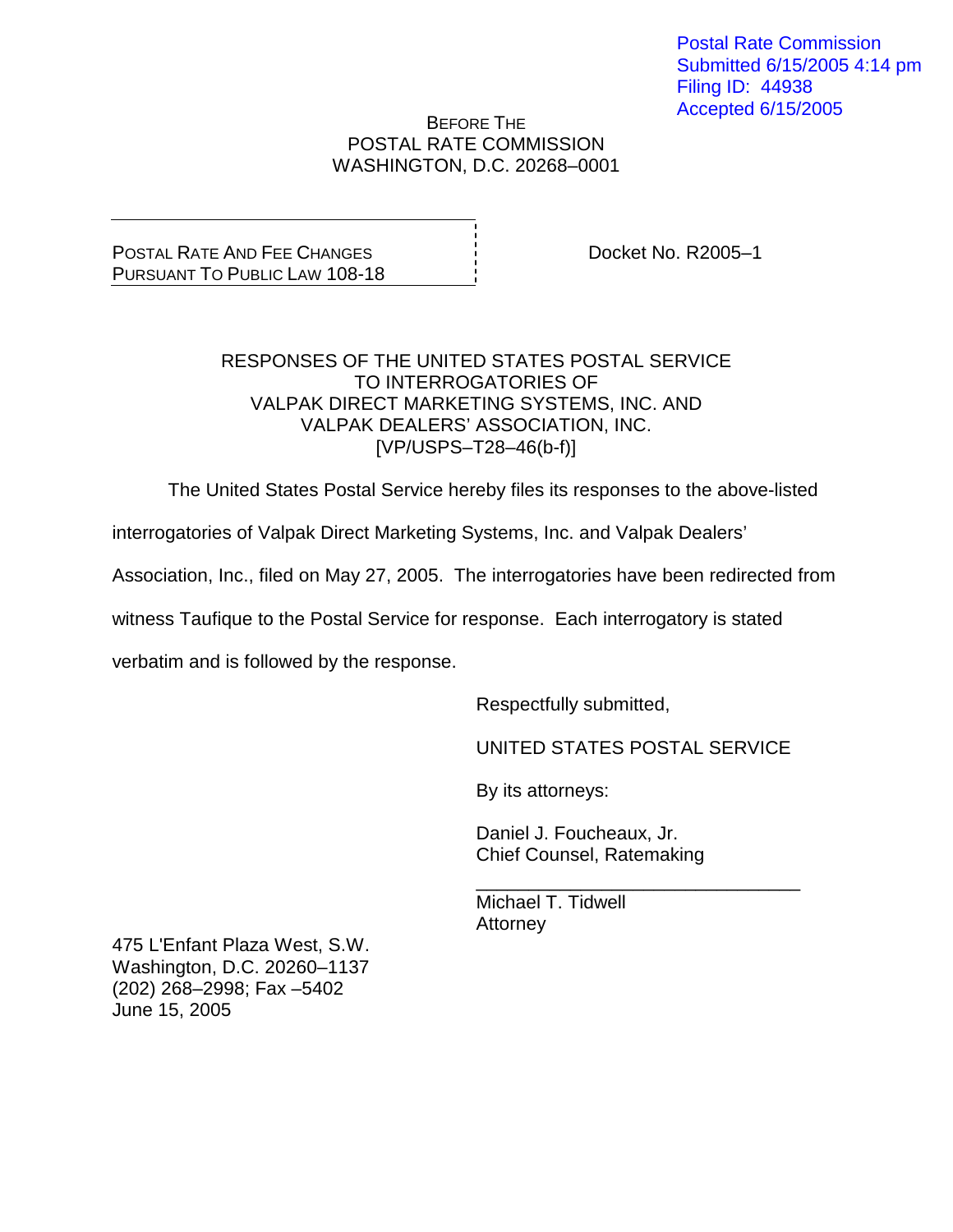### **VP/USPS-T28-46.**

Table 1, set out below, is taken from the first spreadsheet of file LR-K-48STDLETRS.xls of library reference USPS-LR-K-48, showing workshare-related costs for various categories of letter-size Standard Regular mail at USPS costing. A corresponding table in Docket No. R2001-1 is in USPS-LR-J-60, revised November 15, 2001. Table 2, set out below, shows the proportionate changes in costs from the corresponding table in Docket No. R2001-1 to those shown in Table 1. For ease of reference, certain costs are shaded in each table. Please note that not all rows in the tables, including the indented rows, are for categories recognized in rates. a. Please confirm that if the Postal Service were designing rates for Regular letters, based on current costs, and were following the procedures of Docket No. R2001-1, it is the costs in the shaded rows in Table 1 that would be used. If you do not confirm, please present alternative costs, provide their source, and respond to the following parts of this question based on your alternative costs. b. Please refer to Table 2, column 3, and identify and discuss all factors accounting for the 97.586 percent increase in the worksharing-related delivery costs of nonautomation, nonmachinable letters at the mixed ADC, ADC, 3-digit, and 5-digit levels, such as factor prices, changes in productivity, changes in technology, changes in the methods and procedures used in costing, changes in the way the mail is handled, and any other factors. For all changes in costing method or procedure identified, please explain why the change is an improvement, and in particular how it improves the estimation of marginal cost and volume variable costs.

c. Please refer to Table 2, column 3, and identify and discuss all factors accounting for the increase of only 0.649 percent in the worksharing-related delivery costs of nonautomation, machinable letters at the mixed AADC and AADC levels, such as factor prices, changes in productivity, changes in technology, changes in the methods and procedures used in costing, changes in the way the mail is handled, and any other factors. For all changes in costing method or procedure identified, please explain why the change is an improvement, and in particular how it improves the estimation of marginal cost and volume variable costs. d. In Docket No. R2001-1, the worksharing-related delivery costs were the same for nonautomation, machinable AADC letters and corresponding 3- and 5-digit letters. In Docket No. R2005-1, they are different, as shown in Table 1, column 3 — 3.879 cents for the first two and 3.682 cents for the last two. (i) Please explain why these costs were the same before and now are different.

(ii) Are these Docket No. R2005-1 estimates considered to be marginal costs? If yes, please explain the assumptions necessary for them to be marginal costs. If no, please explain the costing theory behind the costs. (iii) If these costs are marginal costs, are they based on different mixes? Is an assumption being made that any extra pieces on which a marginal cost is based have the same mix (possibly involving processing proportions) as the existing pieces in the category? Please explain the basis for any such assumption.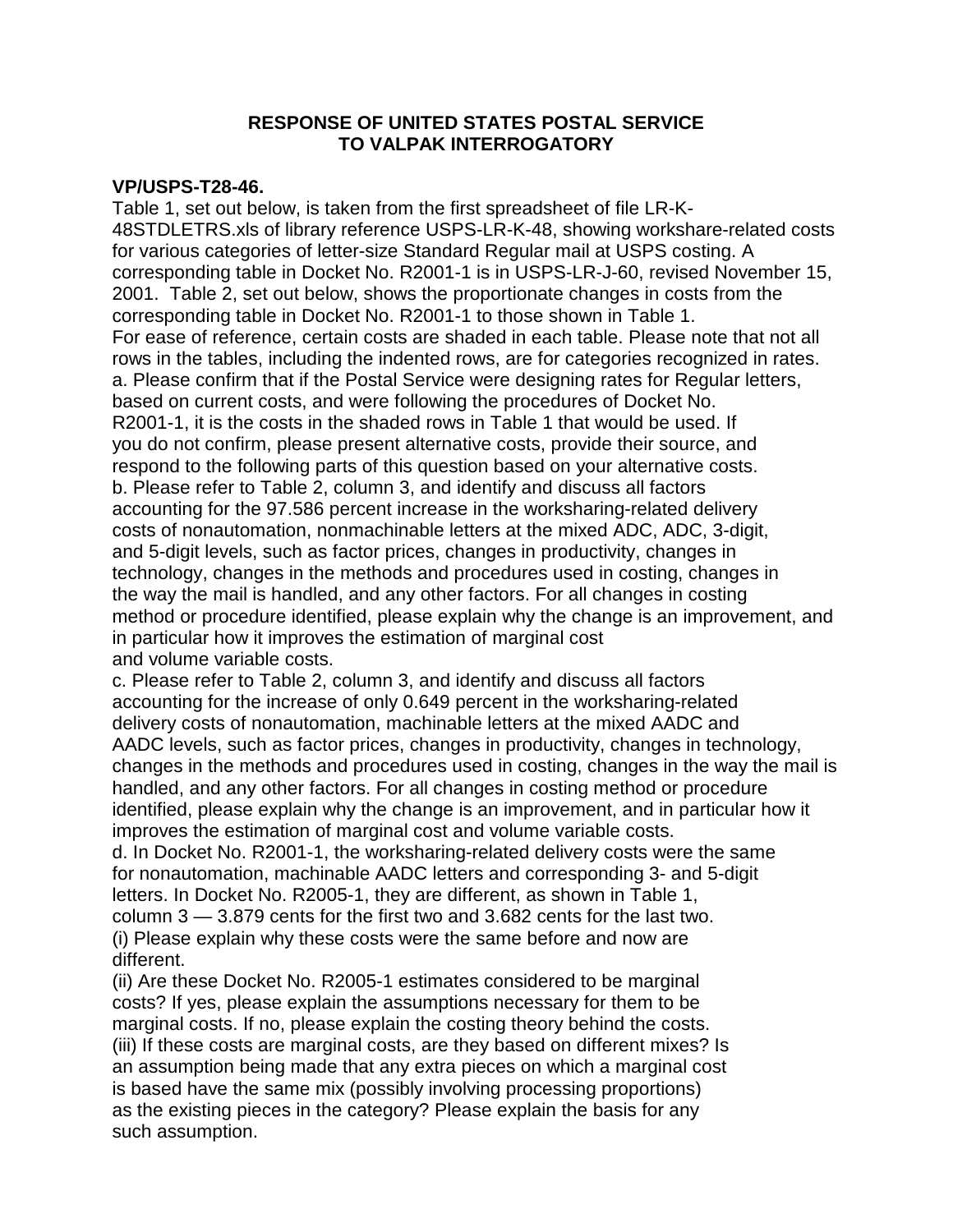# **VP/USPS-T28-46 (continued):**

e. Please refer to Table 2, column 2. The increase of 31.029 percent in the worksharing-related mail processing cost of nonautomation Basic presort letters is a weighted average of its components, shown immediately below to be 38.702 percent, 35.312 percent, 22.109 percent, and 22.109 percent. Please identify and discuss all factors accounting for the increases of these four components, such as factor prices, changes in productivity, changes in technology, changes in the methods and procedures used in costing, changes in the way the mail is handled, and any other factors. For all changes in costing method or procedure identified, please explain why the change is an improvement, and in particular how well aligned it is with the concepts of marginal cost and volume variable costs. Please also discuss the role of delivery point sequencing as regards the extent of the increase in cost.

f. Please refer to Table 2, column 2, last four rows. Despite inflation and increased delivery point sequencing, the worksharing-related mail processing costs of the four categories of automation letters (mixed AADC, AADC, 3 digit, and 5-digit) all decreased by, in the same order, 12.981 percent, 15.835 percent, 16.461 percent, and 20.623 percent. Please identify and discuss all factors accounting for these decreases, such as factor prices, changes in productivity, changes in technology, changes in the methods and procedures used in costing, changes in the way the mail is handled, and any other factors. For all changes in costing method or procedure identified, please explain why the change is an improvement, and in particular how well aligned it is with the concepts of marginal cost and volume variable costs. Please also discuss role of increased delivery point sequencing.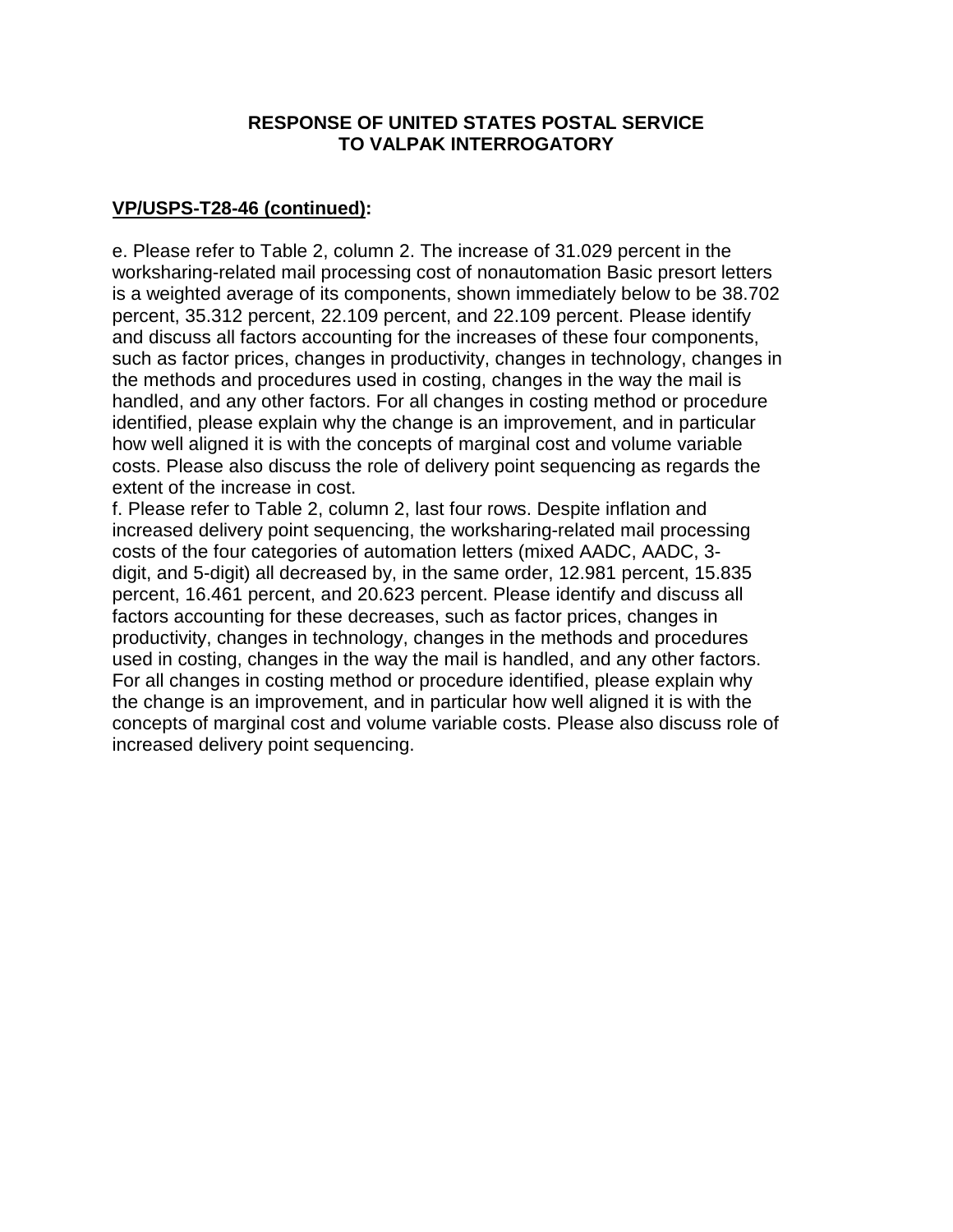# **VP/USPS-T28-46 (continued):**

### Attachment to VP/USPS-T28-46 Table 1

| Table 1. Cost Estimates                       |                  |                        |          |                  |                  |                  |  |
|-----------------------------------------------|------------------|------------------------|----------|------------------|------------------|------------------|--|
|                                               |                  | Mail Processing        |          | Delivery         | Total            |                  |  |
|                                               |                  | Worksharing            |          | Worksharing      | Worksharing      |                  |  |
|                                               | Total            | Related                |          | Related          | Related          |                  |  |
|                                               | <b>Unit Cost</b> | <b>Unit Cost</b>       |          | <b>Unit Cost</b> | <b>Unit Cost</b> |                  |  |
|                                               | (1)              | (2)                    |          | (3)              | (4)              |                  |  |
| <b>RATE CATEGORY</b>                          |                  |                        |          |                  |                  |                  |  |
| Nonauto Basic Presort Flats                   | 23.148           | n/a                    |          | 9.290            | 32.438           |                  |  |
| Nonauto 3-Digit/5-Digit Presort Flats         | 14.528           |                        |          | 9.290            | 23.818           |                  |  |
| Nonautomation Presort Letters                 | 16.263           | 11.007                 |          | 6.062            | 17.068           |                  |  |
| Nonautomation Basic Presort Letters           | 17.409           | 12.153                 |          | 5.410            | 17.563           |                  |  |
| Nonautomation Nonmachinable Mixed ADC         | 37.485           | 32.229                 |          | 11.049           | 43.278           |                  |  |
| Nonautomation Nonmachinable ADC               | 29.347           | 24.091                 |          | 11.049           | 35.140           |                  |  |
| Nonautomation Machinable Mixed AADC           | 13.157           | 7.901                  |          | 3.879            | 11.780           |                  |  |
| Nonautomation Machinable AADC                 | 13.157           | 7.901                  |          | 3.879            | 11.780           |                  |  |
| Nonautomation 3-Digit/5-Digit Presort Letters | 15.022           | 10.614                 |          | 6.284            | 16,899           |                  |  |
| Nonautomation Nonmachinable 3-Digit           | 26.409           | 21.153                 |          | 11.049           | 32.202           |                  |  |
| Nonautomation Nonmachinable 5-Digit           | 17.812           | 12.556                 |          | 11.049           | 23.605           |                  |  |
| Nonautomation Machinable 3-Digit              | 12.683           | 7.427                  |          | 3.682            | 11.109           |                  |  |
| Nonautomation Machinable 5-Digit              | 12.683           | 7.427                  |          | 3.682            | 11.109           |                  |  |
| Automation Mixed AADC Presort Letters         | 4.662            | 3.491                  |          | 4.104            | 7.595            |                  |  |
| Automation AADC Presort Letters               | 3.943            | 2.772                  |          | 3.890            |                  | 6.662            |  |
| Automation 3-Digit Presort Letters            | 3.691            | 2.519                  |          | 3.794<br>6.313   |                  |                  |  |
| Automation 5-Digit Presort Letters            | 2.817            | 1.646                  |          | 3.538            | 5.184            |                  |  |
| Table 1. Cost Estimates                       |                  |                        |          |                  |                  |                  |  |
|                                               |                  | <b>Mail Processing</b> | Delivery |                  |                  | Total            |  |
|                                               |                  | Worksharing            |          | Worksharing      |                  | Worksharing      |  |
|                                               | Total            | Related                |          | Related          |                  | Related          |  |
|                                               | <b>Unit Cost</b> | <b>Unit Cost</b>       |          | <b>Unit Cost</b> |                  | <b>Unit Cost</b> |  |
|                                               | (1)              | (2)                    |          | (3)              |                  | (4)              |  |
| <b>RATE CATEGORY</b>                          |                  |                        |          |                  |                  |                  |  |
| Nonauto Basic Presort Flats                   | 23.148           | n/a                    |          | 9.290            |                  | 32.438           |  |
| Nonauto 3-Digit/5-Digit Presort Flats         | 14.528           |                        |          | 9.290            |                  | 23.818           |  |
| <b>Nonautomation Presort Letters</b>          | 16.263           | 11.007                 |          | 6.062            |                  | 17.068           |  |
| Nonautomation Basic Presort Letters           | 17.409           | 12.153                 |          | 5.410            |                  | 17.563           |  |
| Nonautomation Nonmachinable Mixed ADC         | 37.485           | 32.229                 |          | 11.049           |                  | 43.278           |  |
| Nonautomation Nonmachinable ADC               | 29.347           | 24.091                 |          | 11.049           |                  | 35.140           |  |
| Nonautomation Machinable Mixed AADC           |                  | 7.901<br>13.157        |          | 3.879            |                  | 11.780           |  |
| Nonautomation Machinable AADC                 | 13.157           | 7.901                  |          | 3.879            |                  | 11.780           |  |
| Nonautomation 3-Digit/5-Digit Presort Letters | 15.022           | 10.614                 |          | 6.284            |                  | 16.899           |  |
| Nonautomation Nonmachinable 3-Digit           | 26.409           | 21.153                 |          | 11.049           |                  | 32.202           |  |
| Nonautomation Nonmachinable 5-Digit           | 17.812           | 12.556                 |          | 11.049           |                  | 23.605           |  |
| Nonautomation Machinable 3-Digit              | 12.683           | 7.427                  |          | 3.682            |                  | 11.109           |  |
|                                               |                  |                        |          |                  |                  |                  |  |
| Nonautomation Machinable 5-Digit              | 12.683           | 7.427                  |          | 3.682            |                  | 11.109           |  |
| Automation Mixed AADC Presort Letters         | 4.662            | 3.491                  |          | 4.104            |                  | 7.595            |  |
| Automation AADC Presort Letters               | 3.943            | 2.772                  |          | 3.890            |                  | 6.662            |  |
| Automation 3-Digit Presort Letters            | 3.691            | 2.519                  |          | 3.794            |                  | 6.313            |  |
| Automation 5-Digit Presort Letters            | 2.817            | 1.646                  |          | 3.538            |                  | 5.184            |  |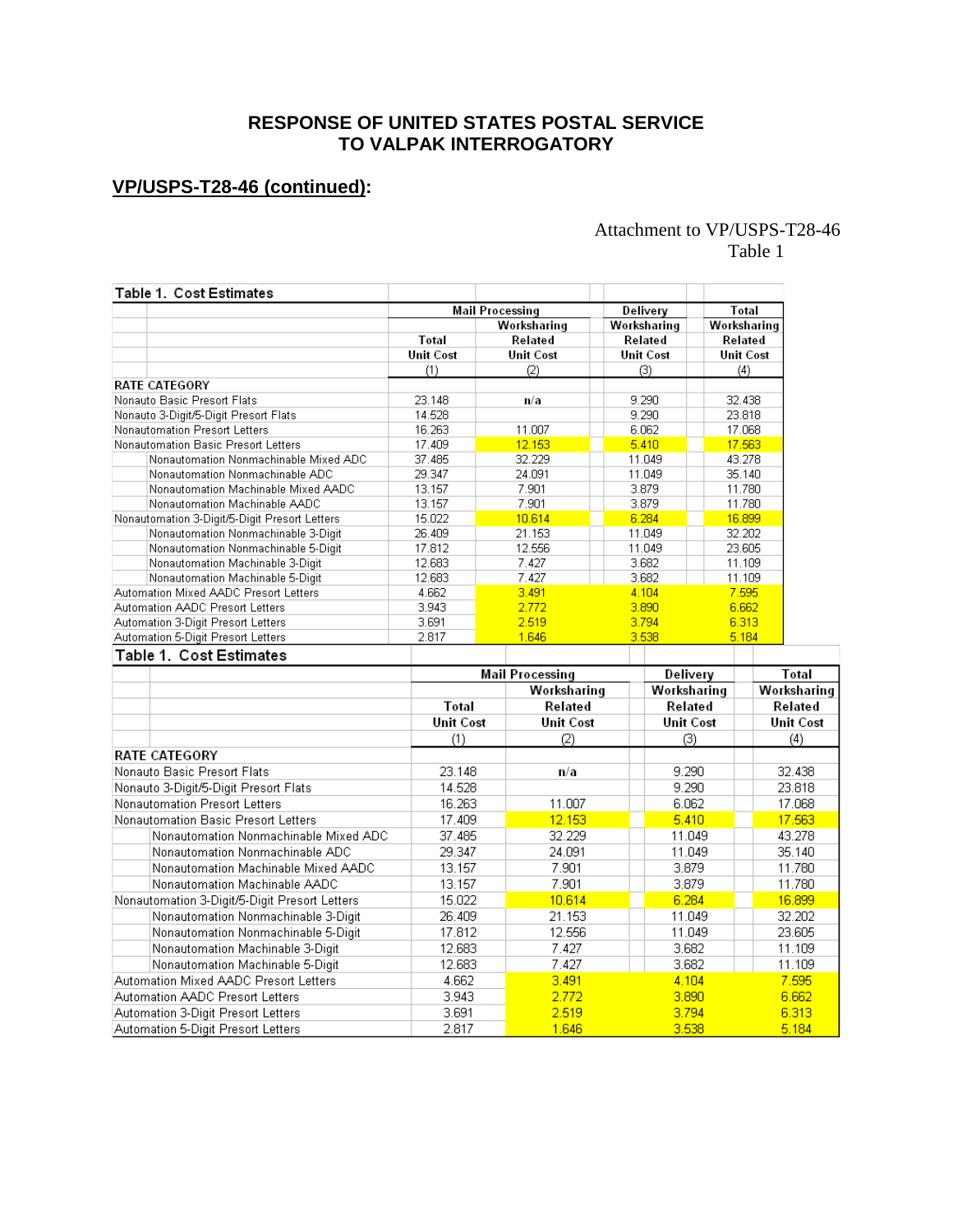# **VP/USPS-T28-46 (continued)**:

# Attachment to VP/USPS-T28-46 Table 2

| Table 2. Percentage Changes from Docket No. R2001-1 |                        |             |                  |                        |  |
|-----------------------------------------------------|------------------------|-------------|------------------|------------------------|--|
|                                                     | <b>Mail Processing</b> |             | Delivery         | Total                  |  |
|                                                     | Total                  | Worksharing | Worksharing      | Worksharing<br>Related |  |
|                                                     |                        | Related     | Related          |                        |  |
|                                                     | <b>Unit Cost</b>       | Unit Cost   | <b>Unit Cost</b> | <b>Unit Cost</b>       |  |
|                                                     | (1)                    | (2)         | (3)              | (4)                    |  |
| <b>RATE CATEGORY</b>                                |                        |             |                  |                        |  |
| Nonauto Basic Presort Flats                         |                        |             |                  |                        |  |
| Nonauto 3-Digit/5-Digit Presort Flats               |                        |             |                  |                        |  |
| Nonautomation Presort Letters                       |                        |             |                  |                        |  |
| Nonautomation Basic Presort Letters                 | 33.531%                | 31.029%     | 28.615%          | 30.275%                |  |
| Nonautomation Nonmachinable Mixed ADC               | 38.841%                | 38.702%     | 97.586%          | 50.124%                |  |
| Nonautomation Nonmachinable ADC                     | 36.077%                | 35.312%     | 97.586%          | 50.196%                |  |
| Nonautomation Machinable Mixed AADC                 | 28.577%                | 22.109%     | 0.649%           | 14.098%                |  |
| Nonautomation Machinable AADC                       | 28.577%                | 22.109%     | 0.649%           | 14.098%                |  |
| Nonautomation 3-Digit/5-Digit Presort Letters       | 23.658%                | 26.571%     | 42.291%          | 31.994%                |  |
| Nonautomation Nonmachinable 3-Digit                 | 35.507%                | 34.504%     | 97.586%          | 51.050%                |  |
| Nonautomation Nonmachinable 5-Digit                 | 26.368%                | 21.513%     | 97.586%          | 48.226%                |  |
| Nonautomation Machinable 3-Digit                    | 28.447%                | 21.519%     | -2.926%          | 12.157%                |  |
| Nonautomation Machinable 5-Digit                    | 28.447%                | 21.519%     | $-2.926%$        | 12.157%                |  |
| Automation Mixed AADC Presort Letters               | $-7.575%$              | $-12.981%$  | 5.583%           | $-3.846%$              |  |
| Automation AADC Presort Letters                     | $-8.850%$              | $-15.835%$  | 1.646%           | $-6.440%$              |  |
| Automation 3-Digit Presort Letters                  | $-8.837%$              | $-16.461%$  | $-0.472%$        | $-7.534%$              |  |
| Automation 5-Digit Presort Letters                  | $-9.303%$              | $-20.623%$  | $-5.350%$        | $-10.800\%$            |  |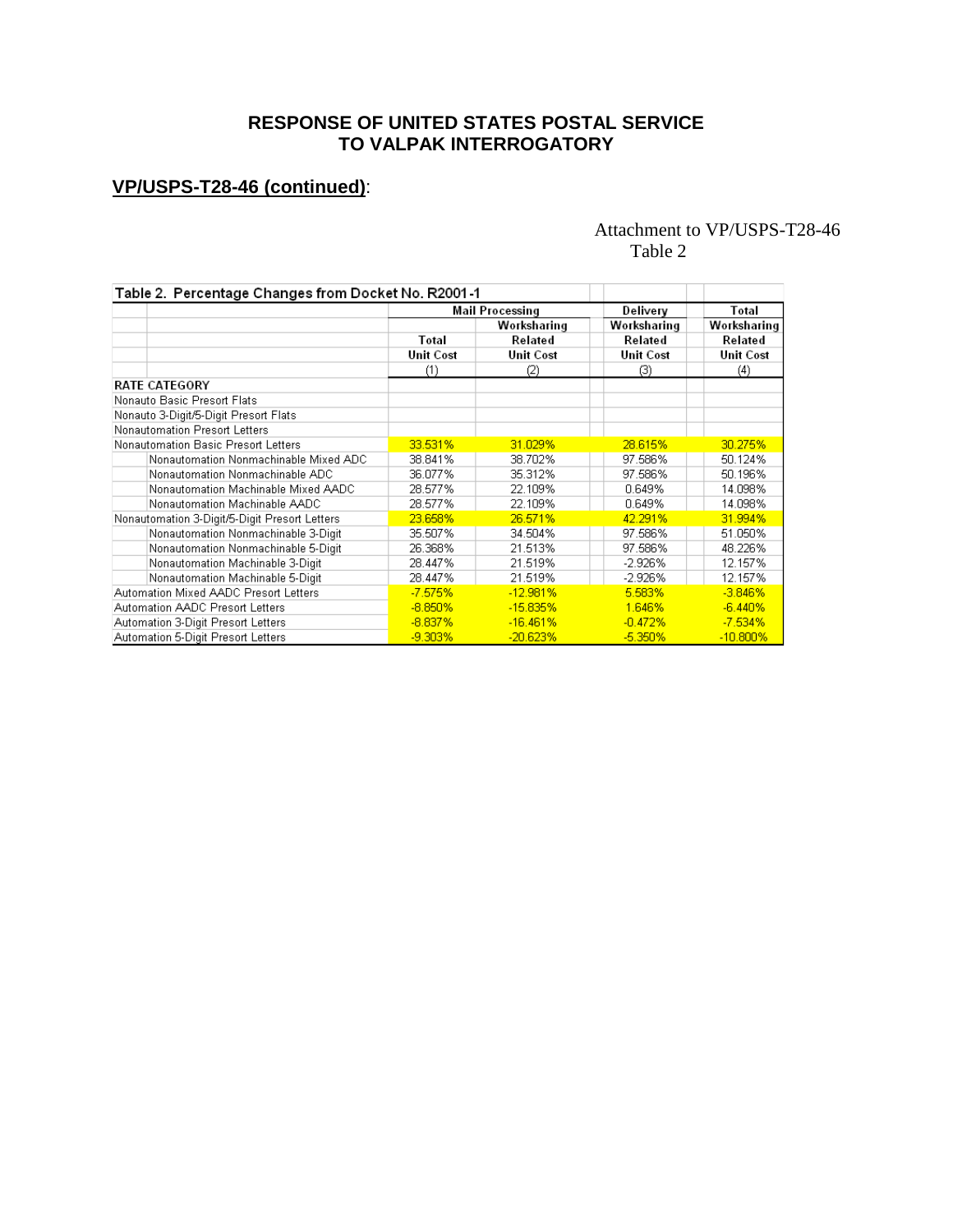#### **RESPONSE to VP/USPS-T28-46:**

- a. See the June 14, 2005, response of witness Taufique.
- b. The revised Table 2 percentages in the Table below reflect the revised USPS-LR-K-48. Using USPS-LR-K-67 and USPS-LR-J-117 as sources, the percentage increase in unit delivery costs is 31.42 percent (11.050 cents in R2005-1 and 8.408 in R2001-1), rather than 97.59 percent proposed in the question Measured delivery cost can change for three reasons: changes in volume (including changes in mail mix), changes in operations that affect the way mail is delivered or changes in the method of calculation. Changes in the first two will affect the accrued cost for delivery. Changes in the latter affect how much of the accrued delivery cost is attributed to each product. The Postal Service has not done an analysis of the change in accrued delivery cost and it is therefore not possible to break down the change in accrued cost to the many different reasons it occurred. Changes in delivery costing methodology are explained in the testimonies of Witnesses Stevens, Kelley and Bradley, which discuss why the proposed new methods are an improvement over the established methodology. For a detailed analysis of the change in carrier methodology on cost for classes and subclasses please compare the USPS base year delivery cost with the base year costs calculated under the PRC methodology. For a detailed comparison of the effect of new carrier methodology on rate categories please compare the unit costs in LR-K-67 with LR-K-101.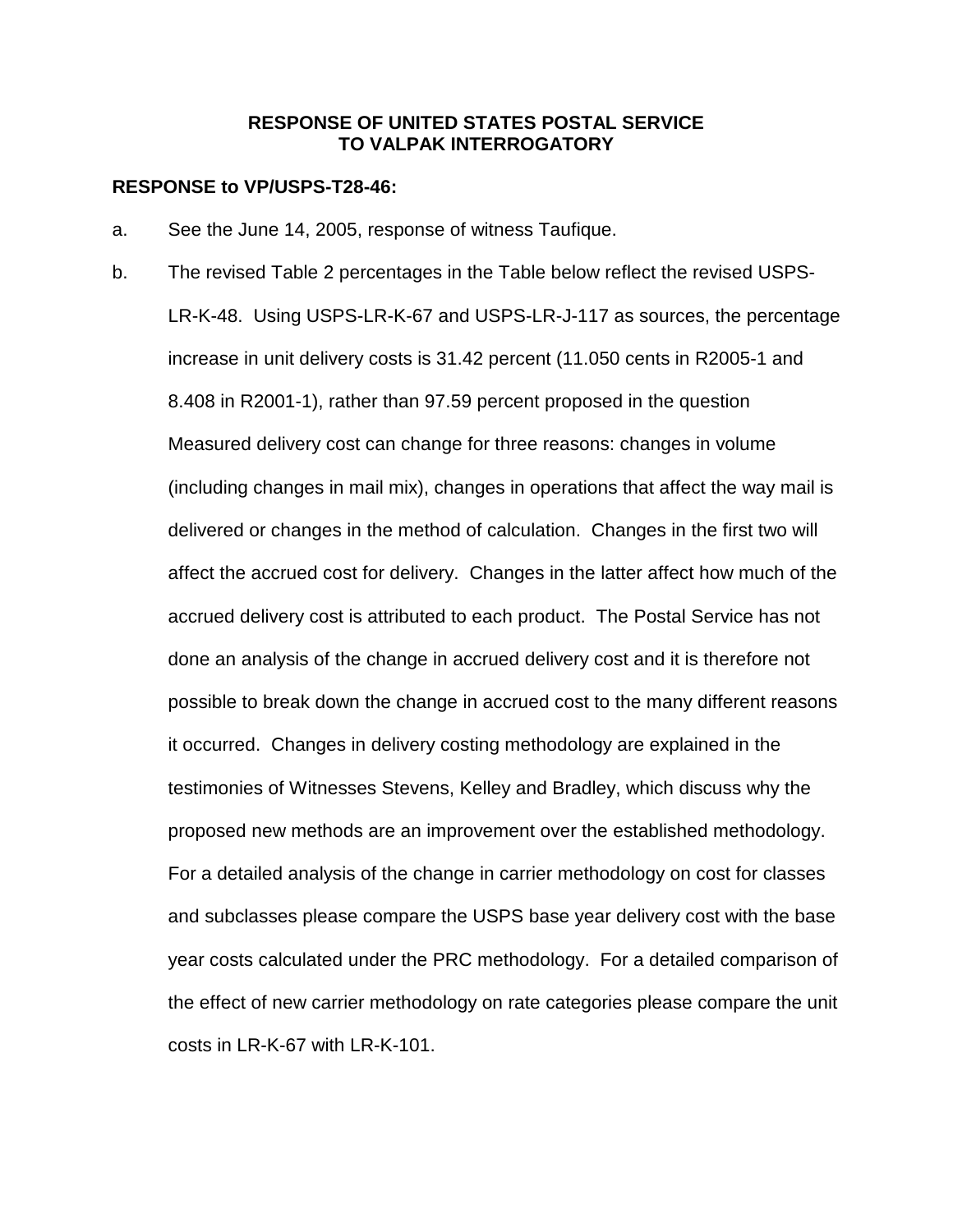#### **RESPONSE to VP/USPS-T28-46 (continued):**

c. Measured delivery cost can change for three reasons: changes in volume (including changes in mail mix), changes in operations that affect the way mail is delivered or changes in the method of calculation. Changes in the first two will affect the accrued cost for delivery. Changes in the latter affect how much of the accrued delivery cost is attributed to each product. The Postal Service has not done an analysis of the change in accrued delivery cost and it is therefore not possible to break down the change in accrued cost to the many different reasons it occurred. Changes in delivery costing methodology are explained in the testimonies of Witnesses Stevens, Kelly and Bradley, which discuss why the proposed new methods are an improvement over the established methodology. For a detailed analysis of the change in carrier methodology on cost for classes and subclasses please compare the USPS base year delivery cost with the base year costs calculated under the PRC methodology. For a detailed comparison of the effect of new carrier methodology on rate categories please compare the unit costs in LR-K-67 with LR-K-101.

d. (i) In Docket No. R2001-1, the workshare related delivery costs were not the same for nonautomation machinable Mixed AADC, AADC mail and nonautomation machinable 3-digit and 5-digit. Please refer to USPS-LR-J-60, page 56, column 3, where the costs shown for the first two categories are 3.854 cents, and for the last two, 3.793 cents. The reason that the current USPS unit delivery costs are different is that the DPS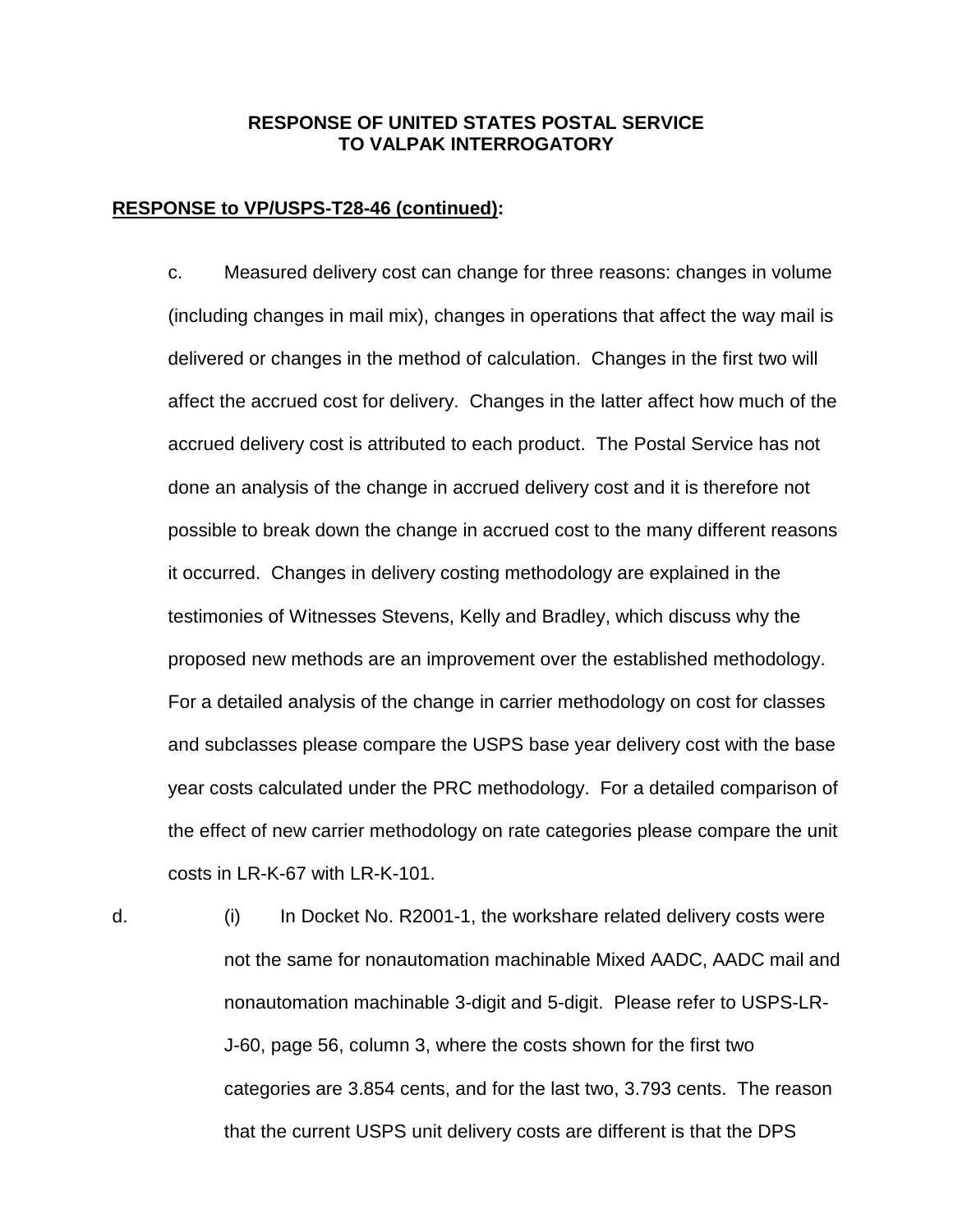# **RESPONSE to VP/USPS-T28-46 (continued):**

percentage is higher for Standard presort nonautomation machinable 3/5 digit letters (84.40%) as compared to Standard Basic nonautomation, machinable AADC letters (82.02%).

(ii). Yes. Please see USPS-LR-K-1 (Summary Description) for a

discussion of the methodology and assumptions underlying the calculation

of volume variable and marginal cost.

(iii). The Postal Service measures the marginal costs of products in the

base year, which reflect the actual mix of products provided at that time.

- e. Please see the Postal Service's response to VP/USPS-T28-45.a.
- f. Please see witness Smith's response to VP/USPS-T28-44.b